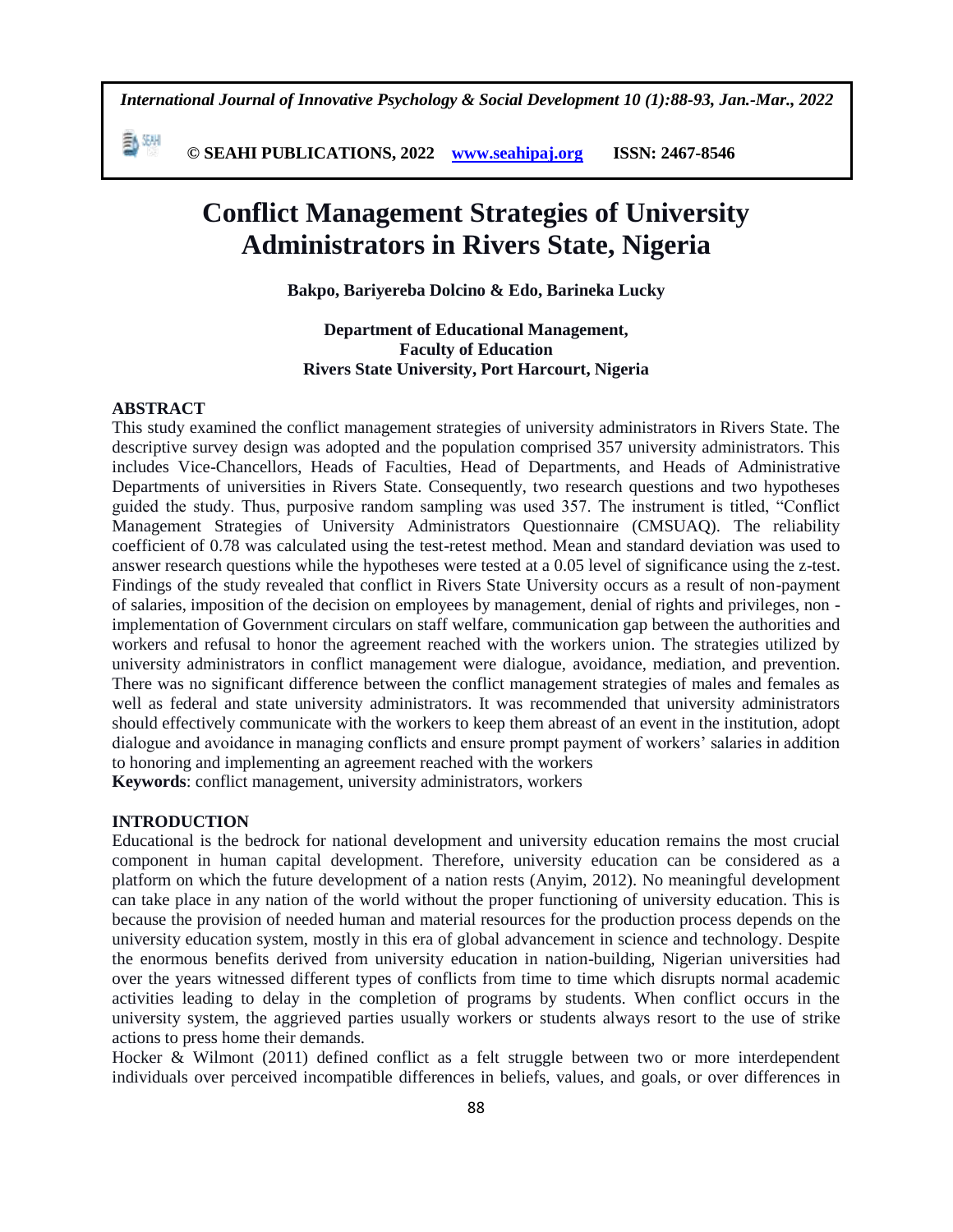desires for esteem, control, and connectedness. Conflict refers to all forms of opposition, disagreement, internal discord friction, or quarrel between two or more parties and is a product of controversy in ideas or viewpoints mostly held by two or more individuals/groups (Adeyemi and Ekundayo, 2010). Conflict is usually manifested in the form of, strikes, protests, unrest, a boycott of lectures, demonstrations, aggression, and other destructive behaviors. In the educational sector, conflicts affect the proper functioning of the system by disrupting academic activities' leading to a prolonged university academic calendar. In severe cases, it leads to the closing down of schools and the loss of lives. Conflict in the educational system harms parents, students, and even the government. The delays in the graduation of students as a result of strikes actions necessitated by a conflict between authorities in the university system give extra financial burden on parents as they are compelled to pay fees in addition to additional years spent by the students.

Although in the university educational system, conflict may bring both positive and negative outcomes. Hamayum, Wei, Muhammad, Khan & Attia (2014) however highlighted the positive consequences of conflict for the academic departments as helping to "define issues, resolve issues, increase group cohesion, establish alliances with other groups, and keep faculty alert to one another's interests". It also helps in developing organizational effectiveness, development, improving creativity and job quality in a group. Conflict within teams helps in improving financial performance, strategic planning, decision quality, and organizational development.

The conflict has been classified in many ways. Ibukun (1997) For instance, classified conflict into interpersonal, intra-personal, inter-group, and intra-group. The interpersonal or inter-group conflict occurs when the conflict takes the form of open actions such as hostile reactions, strikes actions, etc against another person or persons or group. However, until the hostile feeling is acted upon, it remains at the level of intra-personal problem. In another perspective, Ndum (2013) classified conflicts into three categories as conflict due to hierarchy of position conflict based on the relationship between the objective state of affairs and perceived state of affairs by conflicting parties and thirdly, conflict based on the antagonistic source such as conflict based on cultural values and institutional expectations.

Conflict is a natural phenomenon and attendant feature of human interaction which is inevitable in any organization or society. Alabi (2002) maintained that it is unrealistic and impossible to completely eradicate conflict within the university system. From the above evidence, conflicts need to be properly managed to retain their positive aspect and improve job satisfaction. A poorly managed conflict does not only affect the length of time the students spend in the universities with the attendant financial burden on parents, but it also affects the image of the universities within the global context. Arguing in support of this assertion, The United Nations International Children's Emergency Fund maintains that conflicts when not dealt with constructively often explode into violence (UNICEF, 1995). Reasoning in the same direction, Ndum & Stella-Maris (2013) emphasized the need for all groups to recognize various potentials and make deliberate concerted efforts to curtail negative consequences of conflict.

In a nutshell, proper management of conflict at the early stage is very essential in averting negative consequences that may lead to the complete breakdown of the system. Proper understanding of the different strategies for managing and resolving conflict is very essential to avoid associated problems and enhance academic productivity. Different strategies have to be utilized or identified for the effective management of conflicts in organizations. These strategies include suppression, smoothing, avoiding, compromise, third-party intervention, cooperation, democratic process, job rotation as well as confrontation as conflict management strategies (Hodge & Anthony, 1991).

#### **Statement of the Problem**

Conflict is inevitable in any human organization because of differences in perception, opinion, ideas, desires, and others. Therefore, it becomes imperative that every educational institution must always devise means of managing these conflicts as they arise to ensure the smooth administration of the institution. It has been observed that Rivers State University has often been beleaguered with a series of conflicts between the academic staff and university administrators, students and academic staff, students, and university authorities which results in strike actions that disruption of academic activities and prolong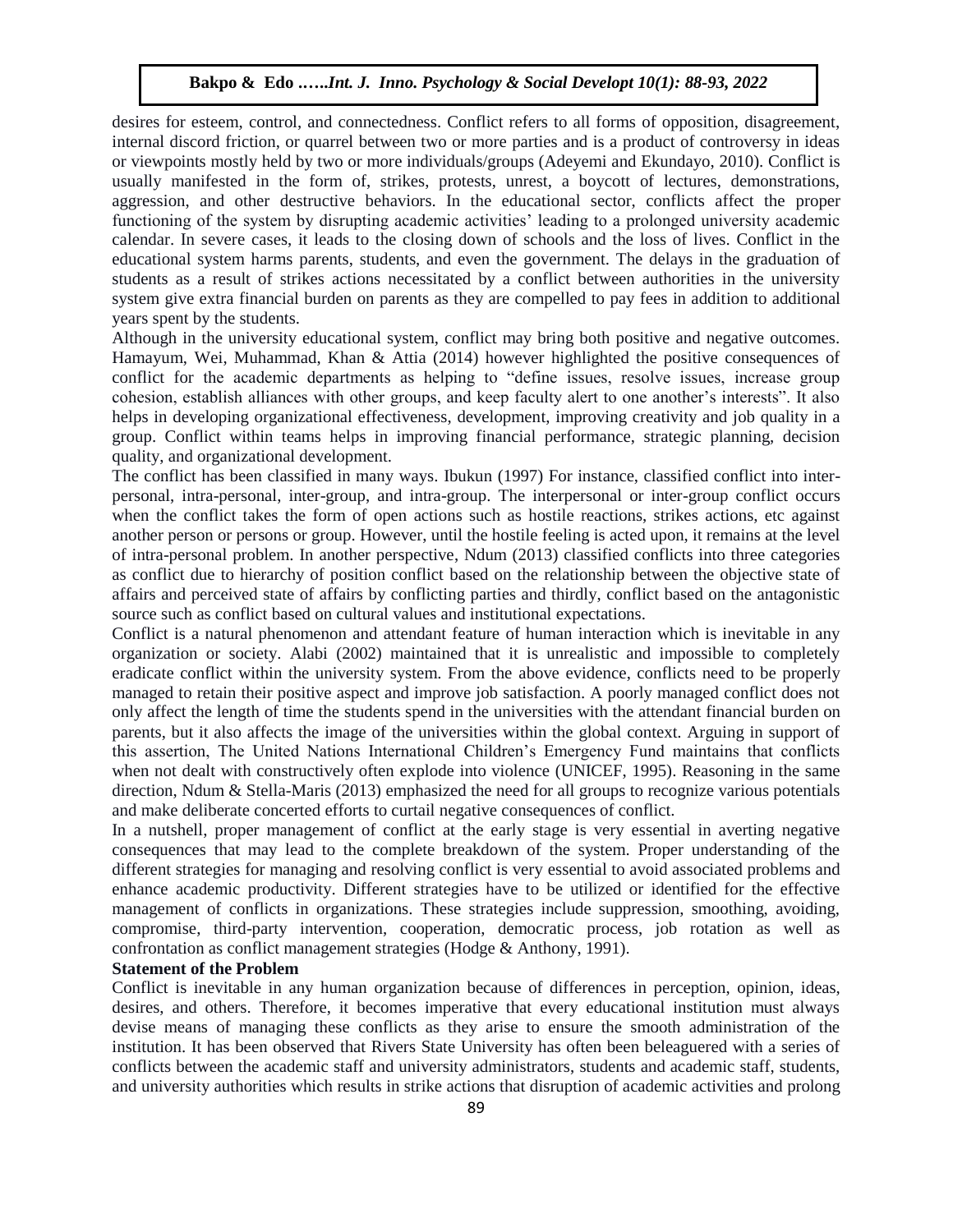the academic calendar. Furthermore, apart from the financial burden of paying extra fees on parents, the students are bound to spend additional years in their program of study. This constitutes a problem that affects both parents and students as well as hampers the effective administration of the university system. Despite the adverse consequences of conflict, evidence from available studies shows that there, is no information on how university administrators in Rivers State manage conflict. It, therefore, becomes necessary to assess the various measures put in place by the university administrators geared toward eradicating conflicts in Rivers State University which is this study

#### **Purpose of the Study**

This study was carried out to examine the conflict management strategies of university administrators at Rivers State University. Specifically, the study examined:

1. Causes of conflict in Rivers State Universities.

2. Strategies for conflict management in Rivers State Universities.

#### **Research Questions**

1. What are the causes of conflict in Rivers State Universities?

2. What strategies do universities administrators adopt in managing conflict in Rivers State?

# **Hypotheses**

**HO1:** There is no significant difference between the mean responses of male and female universities administrators on conflict management strategies in Rivers State.

**HO2:** There is no significant difference between the mean responses of federal and state university administrators on conflict management strategies in Rivers State.

#### **METHODOLOGY**

The descriptive survey design was adopted in this study. The population comprised of 357 university administrators which include Vice-Chancellors, Heads of Faculties, Head of Departments, Heads of Administrative Departments in two state universities, and one federal university in Rivers State. The sample was 357 university administrators selected by purposive sampling technique. The instrument was titled, "Conflict Management Strategies of University Administrators Questionnaire (CMSUAQ) developed by the researcher and rated on a 4- point scale, Strongly Agree (SA), Agree (A), Disagree (D), and Strongly Disagree (SD). 357 copies of questionnaires were administered and retrieved 127 (95%) for the analysis of research questions and hypotheses.

# **RESULTS**

# **Research Question 1:** *What are the causes of conflict in Rivers State Universities?*

**Table 1: Mean and Standard Deviation of the Responses of University Administrators on causes of Conflict in Rivers State**. (N=127).

| S/N | <b>Causes of Conflict</b>                                                      | Mean | <b>SD</b> | Rank             | Decision |
|-----|--------------------------------------------------------------------------------|------|-----------|------------------|----------|
| 1.  | Non-payment of salaries as and when due                                        | 3.20 | 0.98      | 1 <sup>st</sup>  | Accepted |
| 2.  | Sudden change in University policies                                           | 2.15 | 0.77      | 8 <sup>th</sup>  | Rejected |
| 3.  | Imposition of decisions on employees by management                             | 2.56 | 1.01      | 5 <sup>th</sup>  | Accepted |
| 4.  | Inadequate amenities such as electricity and water                             | 1.45 | 0.67      | 9th              | Rejected |
| 5.  | Denial of rights and privileges                                                | 2.98 | 0.85      | Tnd              | Accepted |
| 6.  | Non-implementation of staff welfare packages                                   | 2.56 | 0.76      | 10 <sup>th</sup> | Accepted |
| 7.  | Strong allegations of corruption against management                            | 2.23 | 0.84      | 7,1,             | Rejected |
| 8.  | Communication gap between the authorities and workers                          | 3.10 | 0.63      | ond              | Accepted |
| 9.  | High-handedness on the part of management                                      | 2.40 | 0.97      | 6 <sup>th</sup>  | Rejected |
| 10. | Refusal of management to honour agreements reached with 2.87<br>workers' union |      | 1.10      | 4 <sup>rd</sup>  | Accepted |

 $(N = 127)$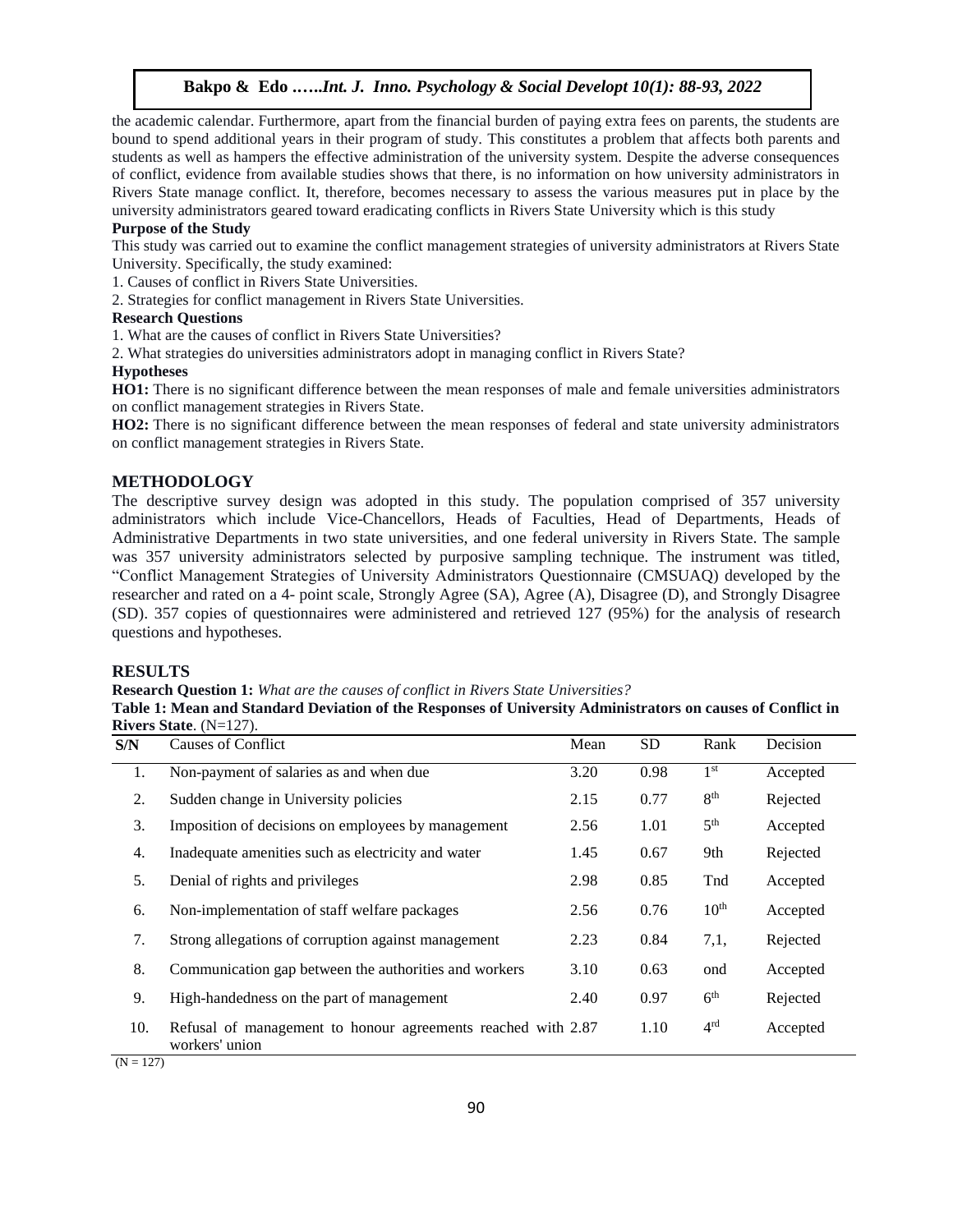From Table 1, the causes of conflict in Rivers State are non-payment of salaries as and when due 3.20, imposition of the decision on employees by management 2.56, denial of rights and privileges 2.98, nonimplementation of staff welfare packages 2.56, communication gap between the authorities and workers 3.10 and refusal to honor the agreement reached with workers union 2.87. However, nonpayment of salaries was ranked 1st, and imposition of the decision on employees ranked 5th based on the findings.

**Research Question 2:** *What strategies do universities administrators adopt in managing conflict in Rivers State?*

Table 2: Mean and Standard Deviation of University Administrators' Responses on Conflict Management Strategies.

| S/no           | <b>Conflict Management Strategies</b> | Mean | <b>SD</b> | Rank            | Decision |
|----------------|---------------------------------------|------|-----------|-----------------|----------|
| -1             | Dialogue                              | 3.24 | 0.98      | 1 <sup>st</sup> | Accepted |
| 2              | Force                                 | 1.00 | 0.76      | $9*$            | Rejected |
| 3              | Emergency                             | 2.12 | 0.84      | <b>Tth</b>      | Rejected |
| $\overline{4}$ | Admin. Effectiveness                  | 2.43 | 0.51      | 4 <sup>th</sup> | Rejected |
| .5             | Avoidance                             | 2.98 | 0.69      | Ond             | Accepted |
| 6              | Negligence                            | 1.56 | 0.55      | 8 <sup>th</sup> | Rejected |
| 7              | Mediation                             | 2.54 | 0.87      | 5 <sup>th</sup> | Accepted |
| 8              | Prevention                            | 2.68 | 0.76      | Trd             | Accepted |
| 9              | Participatory Decision making         | 2.57 | 0.93      | 6 <sup>th</sup> | Accepted |

 $(N = 127)$ 

From Table 2, the strategies adopted by university administrators' in managing conflict in Rivers State Universities with their mean response are dialogue 3.24, avoidance 2.98, mediation 2.54, and prevention 2.68, and participatory decision making 2.57. However, the dialogue was ranked 1st and mediation ranked 5th based on the findings.

.**Hypothesis 1:** There is no significant difference between the mean responses of male and female universities administrators on conflict management strategies in Rivers State.

| Table 3: z-test Analysis of the Mean Responses of Male and Female University Administrators on |  |  |
|------------------------------------------------------------------------------------------------|--|--|
| <b>Conflict Management Strategies in Rivers State.</b>                                         |  |  |

| Gender N $\overline{Y}$ |    |      | Sd    | Df  |        |                  | St. error z-cal z-crit Sig. level Decision |          |
|-------------------------|----|------|-------|-----|--------|------------------|--------------------------------------------|----------|
| Male                    | 84 | 2.48 | 0.652 | 125 | 0.0056 | 1.256 1.960 0.05 |                                            | Accepted |
| Female                  | 43 | 2.9  | 0.693 |     |        |                  |                                            |          |

From Table 3, z-cal  $= 1.256$  which is less than z-crit.  $= 1.960$ . Therefore, the null hypothesis which states that there is no significant difference in mean responses between male and female university administrators on conflict management strategies in Rivers State Universities was accepted. This means that there is no significant difference between male and female university administrators' conflict management strategies in Rivers State Universities.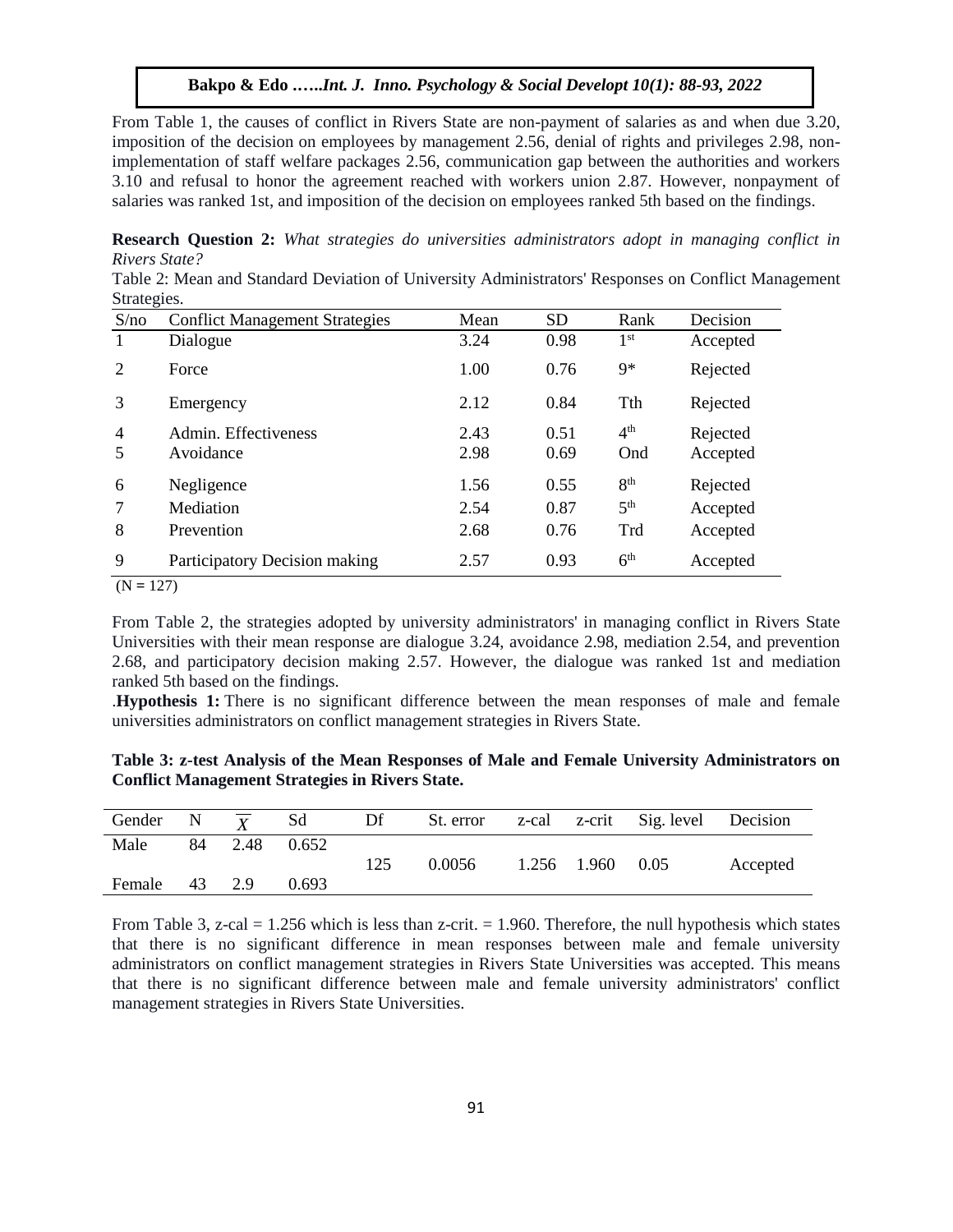Hypothesis 2: There is no significant difference between the mean responses of federal and state university administrators on conflict management strategies in Rivers State.

| Table 4: z-test Analysis of the Mean Responses of Federal and State University Administrators on |  |  |  |
|--------------------------------------------------------------------------------------------------|--|--|--|
| conflict Management Strategies in Rivers State                                                   |  |  |  |

| Gender N |    | $\mathbf{v}$ | Sd    | Df  | St. error | zcal  |       | z-crit Sig. level | Decision |
|----------|----|--------------|-------|-----|-----------|-------|-------|-------------------|----------|
| Male     | 84 | 2.39         | 0.762 |     |           |       |       |                   |          |
|          |    |              |       | 125 | 0.0045    | 0.983 | 1.960 | 0.05              | Accepted |
| Female   | 43 | 2.32         | 0.712 |     |           |       |       |                   |          |

From the table, z-cal.  $= 0.983$  is less than z-crit  $= 1.960$ . Therefore, the null hypothesis which states that there is no significant difference between the mean responses of federal and state university administrators on conflict management strategies in Rivers State was accepted. This means that there is no significant difference between federal and state university administrators' conflict management strategies in Rivers State.

# **DISCUSSION OF FINDINGS**

Results from Table 1 showed that conflict occurs in Rivers State Universities as a result of nonpayment of salaries as and when, imposition of the decision on employees by management, denial of rights and privileges, non -implementation of Government circulars on staff welfare, communication gap between authorities and workers and refusal to honor the agreement reached with the workers union. The results of this study agree with the findings of Adeyemi et al (2012) where communication gap and nonimplementation of government circular on staff welfare were found to be the causes of conflict in universities in their independent studies on assessment of conflicts in Nigerian universities, proper communication is an indispensable tool utilized by university administrators for smooth and effective day to day running of the institution. Students and staff of the institution need to be given an update on unfolding events to give them a sense of belonging. It is evident from the above, that the existing communication gap between university authorities and workers found in this study is unhealthy for the university system because when workers and even students are not properly informed of the unfolding events, mostly the ones regarding their welfare, it will create doubt in their minds leading to suspicion and distrust. At this level, any step or action was taken by the management will be seen as an attempt to undermine them.

The results from Table 2, showed that the most preferred conflict management strategy of university administrators in Rivers State was dialogue. Other strategies adopted were avoidance, mediation, and prevention. The results of this study support the findings of Olayele, & Arogundade (2013) Arop, Owan & Ekpang (2018) where avoidance and dialogue were some of the strategies adopted by university administrators in South-West Nigeria and Obubara Local Government Area of Cross River State respectively to manage conflict in their universities. Alabi (2002) maintained that it is unrealistic and impossible to completely eradicate conflict within the university system. Therefore, a combination of dialogue and avoidance will help to avert the negative consequences of conflict.

#### **CONCLUSION**

The study concluded that Evidence from the results of this study revealed non-payment of salaries as and when, imposition of the decision on employees by management, denial of rights and privileges, non implementation of Government circulars on staff welfare, communication gap between the authorities and workers, and refusal to honour the agreement reached with workers union were the causes of conflict in Rivers State Universities. Dialogue and avoidance, avoidance, mediation, and prevention were strategies